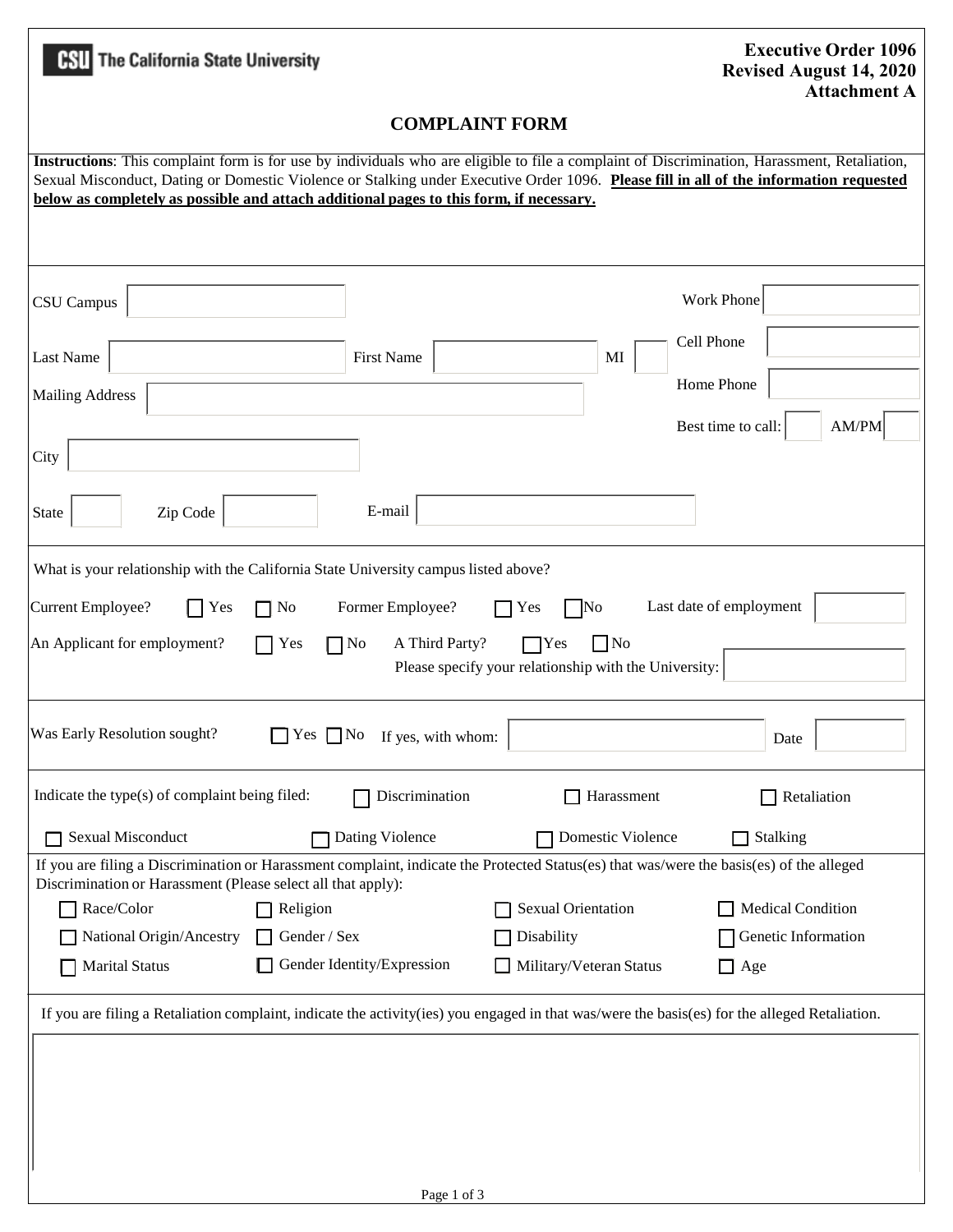| Executive Order 1096 Revised |
|------------------------------|
| August 14, 2020              |
| Attachment A                 |

## **COMPLAINT FORM**

|        | 1. Identify the Respondent(s) against whom your complaint is made. For each Respondent, provide the identifying information requested |
|--------|---------------------------------------------------------------------------------------------------------------------------------------|
| below. |                                                                                                                                       |

|                        | Respondent's name:                                                                                        | Relationship/Association with the campus: |          | Relationship/Association to you: |
|------------------------|-----------------------------------------------------------------------------------------------------------|-------------------------------------------|----------|----------------------------------|
|                        |                                                                                                           |                                           |          |                                  |
|                        |                                                                                                           |                                           |          |                                  |
|                        |                                                                                                           |                                           |          |                                  |
|                        |                                                                                                           |                                           |          |                                  |
|                        |                                                                                                           |                                           |          |                                  |
|                        |                                                                                                           |                                           |          |                                  |
|                        | 2. Describe the incident(s) or event(s), date(s), time(s), and location(s) giving rise to your complaint. |                                           |          |                                  |
|                        |                                                                                                           |                                           |          |                                  |
|                        |                                                                                                           |                                           |          |                                  |
|                        |                                                                                                           |                                           |          |                                  |
|                        |                                                                                                           |                                           |          |                                  |
|                        |                                                                                                           |                                           |          |                                  |
|                        |                                                                                                           |                                           |          |                                  |
|                        |                                                                                                           |                                           |          |                                  |
|                        |                                                                                                           |                                           |          |                                  |
|                        | 3. Describe the specific harm you have suffered resulting from the incident(s).                           |                                           |          |                                  |
|                        |                                                                                                           |                                           |          |                                  |
|                        |                                                                                                           |                                           |          |                                  |
|                        |                                                                                                           |                                           |          |                                  |
|                        |                                                                                                           |                                           |          |                                  |
|                        |                                                                                                           |                                           |          |                                  |
|                        |                                                                                                           |                                           |          |                                  |
|                        |                                                                                                           |                                           |          |                                  |
|                        | 4. What did you or others do to try to resolve the issue? What was the outcome?                           |                                           |          |                                  |
|                        |                                                                                                           |                                           |          |                                  |
|                        |                                                                                                           |                                           |          |                                  |
|                        |                                                                                                           |                                           |          |                                  |
|                        |                                                                                                           |                                           |          |                                  |
|                        |                                                                                                           |                                           |          |                                  |
|                        |                                                                                                           |                                           |          |                                  |
|                        |                                                                                                           |                                           |          |                                  |
|                        | 5. Identify individuals who may have observed or witnessed the incident(s) that you described.            |                                           |          |                                  |
|                        |                                                                                                           |                                           |          |                                  |
| Last Name              |                                                                                                           | First Name                                | $\rm MI$ | Telephone                        |
| Position/              |                                                                                                           |                                           |          | Cell Phone                       |
| Job Title              |                                                                                                           |                                           |          |                                  |
|                        |                                                                                                           |                                           |          |                                  |
| E-mail                 |                                                                                                           |                                           |          |                                  |
|                        |                                                                                                           |                                           |          |                                  |
| Last Name              |                                                                                                           | First Name                                | MI       | Telephone                        |
|                        |                                                                                                           |                                           |          |                                  |
| Position/<br>Job Title |                                                                                                           |                                           |          | Cell Phone                       |
|                        |                                                                                                           |                                           |          |                                  |
| E-mail                 |                                                                                                           |                                           |          |                                  |

Page 2 of 3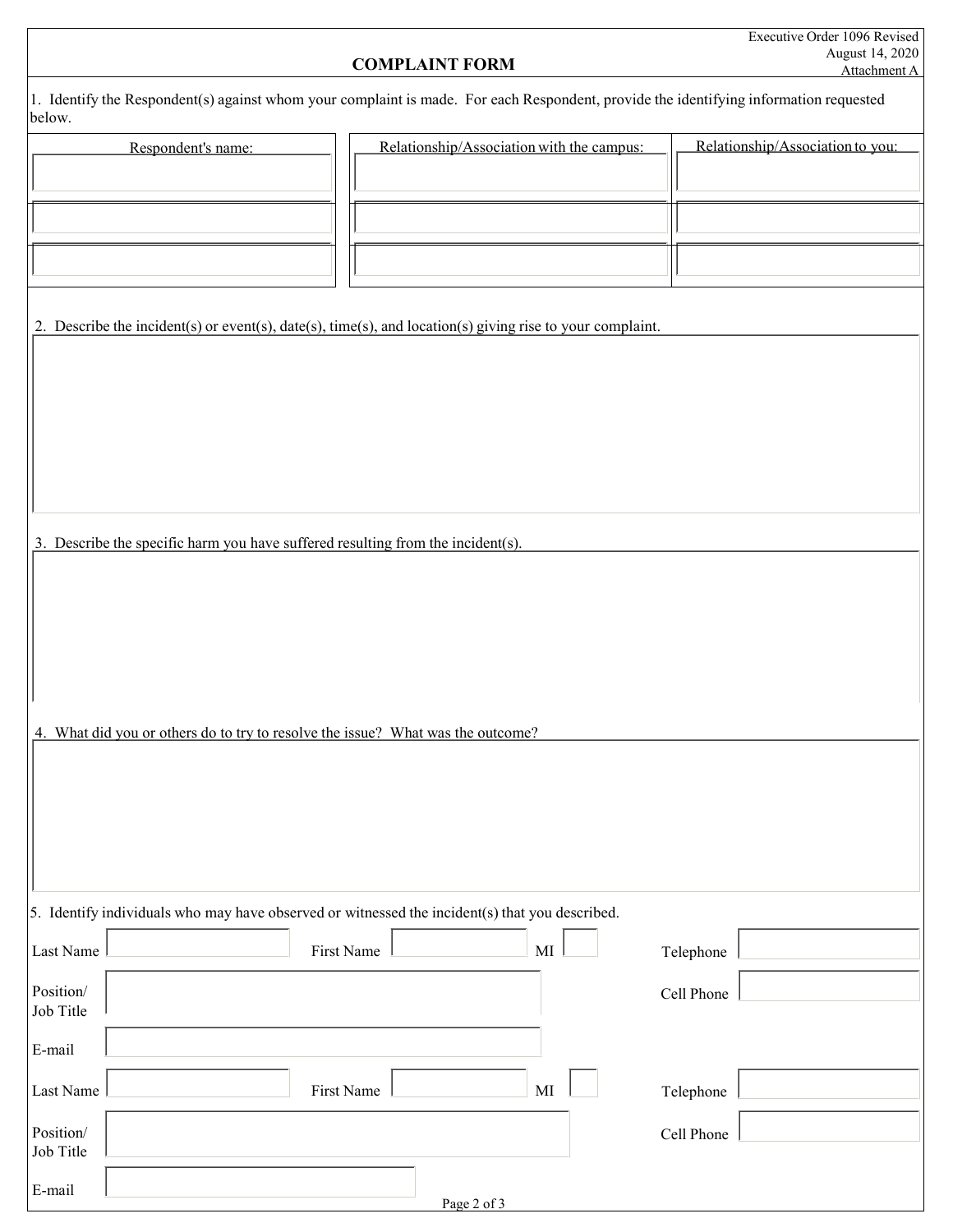| <b>COMPLAINT FORM</b>                                                                                                                                                                                                                                                                                                                                                                                                                                                   | Executive Order 1096 Revised<br>August 14, 2020<br>Attachment A |  |  |  |
|-------------------------------------------------------------------------------------------------------------------------------------------------------------------------------------------------------------------------------------------------------------------------------------------------------------------------------------------------------------------------------------------------------------------------------------------------------------------------|-----------------------------------------------------------------|--|--|--|
| 6. Do you have any documents or electronic communications (including text messages or email) that support your complaint?                                                                                                                                                                                                                                                                                                                                               |                                                                 |  |  |  |
| (Please list and attach a copy.)<br>$\square$ No<br>$\Box$ Yes                                                                                                                                                                                                                                                                                                                                                                                                          |                                                                 |  |  |  |
| 7. Do you have any physical evidence (such as photographs, videos, blood tests or rape kits) that support your complaint? (Please describe.)                                                                                                                                                                                                                                                                                                                            |                                                                 |  |  |  |
|                                                                                                                                                                                                                                                                                                                                                                                                                                                                         |                                                                 |  |  |  |
| 8. Describe the outcome(s) you expect from filing your complaint. Be as specific as possible.                                                                                                                                                                                                                                                                                                                                                                           |                                                                 |  |  |  |
| You may elect to have an Advisor present at meeting(s) and/or interview(s) which may be a Sexual Assault Victim's Advocate. If you<br>indicate you will have an Advisor, you are authorizing that individual to accompany you to any meeting(s) and/or interview(s) regarding this<br>complaint. The role of the Advisor is limited to observing and consulting with you.<br>9. If you will be accompanied by an Advisor, please provide the name and telephone number. |                                                                 |  |  |  |
| Telephone<br>Last Name<br>First Name<br>$\rm MI$                                                                                                                                                                                                                                                                                                                                                                                                                        |                                                                 |  |  |  |
| Cell Phone                                                                                                                                                                                                                                                                                                                                                                                                                                                              |                                                                 |  |  |  |
| <b>CERTIFICATION</b>                                                                                                                                                                                                                                                                                                                                                                                                                                                    |                                                                 |  |  |  |
|                                                                                                                                                                                                                                                                                                                                                                                                                                                                         |                                                                 |  |  |  |
| I certify that the information given in this complaint is true and correct to the best of my knowledge or belief.<br>Print name of Complainant<br>Date<br><b>Signature of Complainant</b>                                                                                                                                                                                                                                                                               |                                                                 |  |  |  |
| For University Use Only:<br>Date Complaint Received _____________                                                                                                                                                                                                                                                                                                                                                                                                       |                                                                 |  |  |  |
| Page 3 of 3                                                                                                                                                                                                                                                                                                                                                                                                                                                             |                                                                 |  |  |  |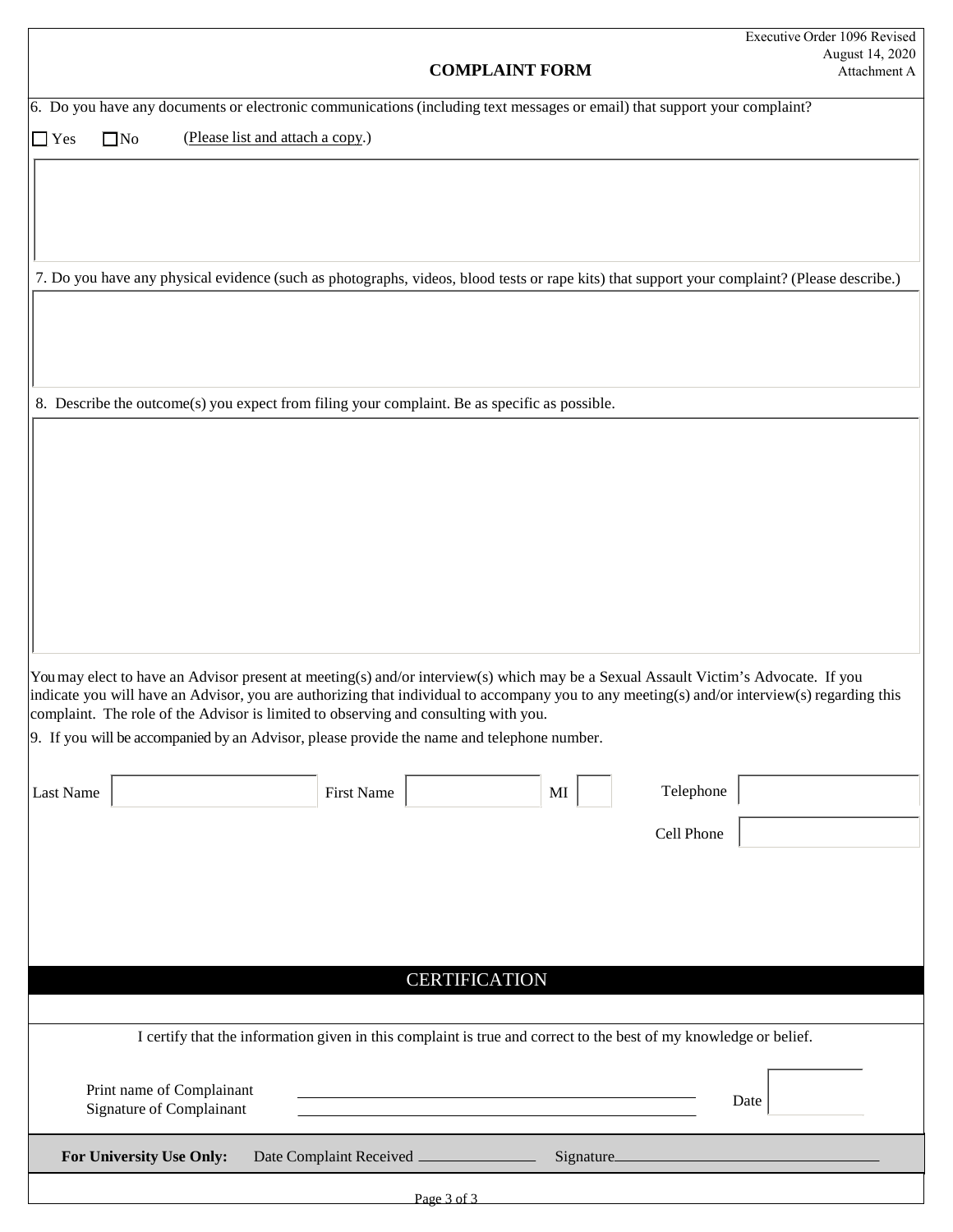## **Executive Order 1096 Procedure Timeline**

Executive Order 1096 provides a systemwide procedure for handling allegations of Discrimination, Harassment, Retaliation, Sexual Misconduct, Dating and Domestic Violence, and Stalking by certain individuals (see Article III C. 1. Filing a Complaint.) Below is a summary of the Executive Order 1096 procedure timeline. For a full understanding and complete text, please consult Executive Order 1096.

**Immediately following an act/action/incident that falls under Executive Order 1096** or as soon as possible thereafter, Complainants who believe they are or may have been victims of Discrimination, Harassment, Retaliation, Sexual Misconduct, Dating or Domestic Violence or Stalking, may initiate the **Article III. Campus Procedure for Responding to Complaints** to receive information about the procedures that exist for resolving such matters. All incidents should be reported even if a significant amount of time has passed. However, delaying a report or Complaint may impede the ability to conduct an investigation or take appropriate remedial actions.

**For the purpose of this Executive Order, Working Days** are defined as Monday through Friday, excluding all official holidays or Campus closures at the Campus where the Complaint originated or at the Chancellor's Office (CO) where the Complaint Appeal is reviewed.

- **Within ten (10) Working Days after receipt of a Complaint, an intake interview shall be** conducted with the Complainant.
- **Within ten (10) Working Days** after reviewing all written Complaints and the information received during the intake interview, the Discrimination/Harassment/Retaliation (DHR) Administrator or Title IX Coordinator will notify the Complainant that the Complaint has been accepted for investigation and the timeline for completion of the investigation. If the DHR Administrator or Title IX Coordinator determines the Complainant has failed to state a Complaint within the scope of this Executive Order, s/he will provide the Complainant with written notice of this determination within **ten (10) Working Days**. The DHR Administrator or Title IX Coordinator will also inform the Complainant that if additional information is provided, the Complaint will be reviewed again.
- **Within sixty (60) Working Days after the intake interview, the Investigator shall complete the** investigation, write and submit an investigation report to the campus designated DHR Administrator or Title IX Coordinator. If this timeline is extended pursuant to Article V. E, it shall not be extended for a period longer than an additional **thirty (30)** Working Days from the original due date.
- **Within ten (10) Working Days of receiving the investigation report**, the DHR Administrator or Title IX Coordinator shall review the investigation report and notify the Parties in writing of the investigation outcome. If the DHR Administrator or Title IX Coordinator performed the investigation, s/he shall notify the Parties in writing of the investigation outcome within **ten (10) Working Days** of completing the investigation report. The Notice shall indicate whether or not this Executive Order was violated and the Complainant's and Respondent's right to file an Appeal under this policy.